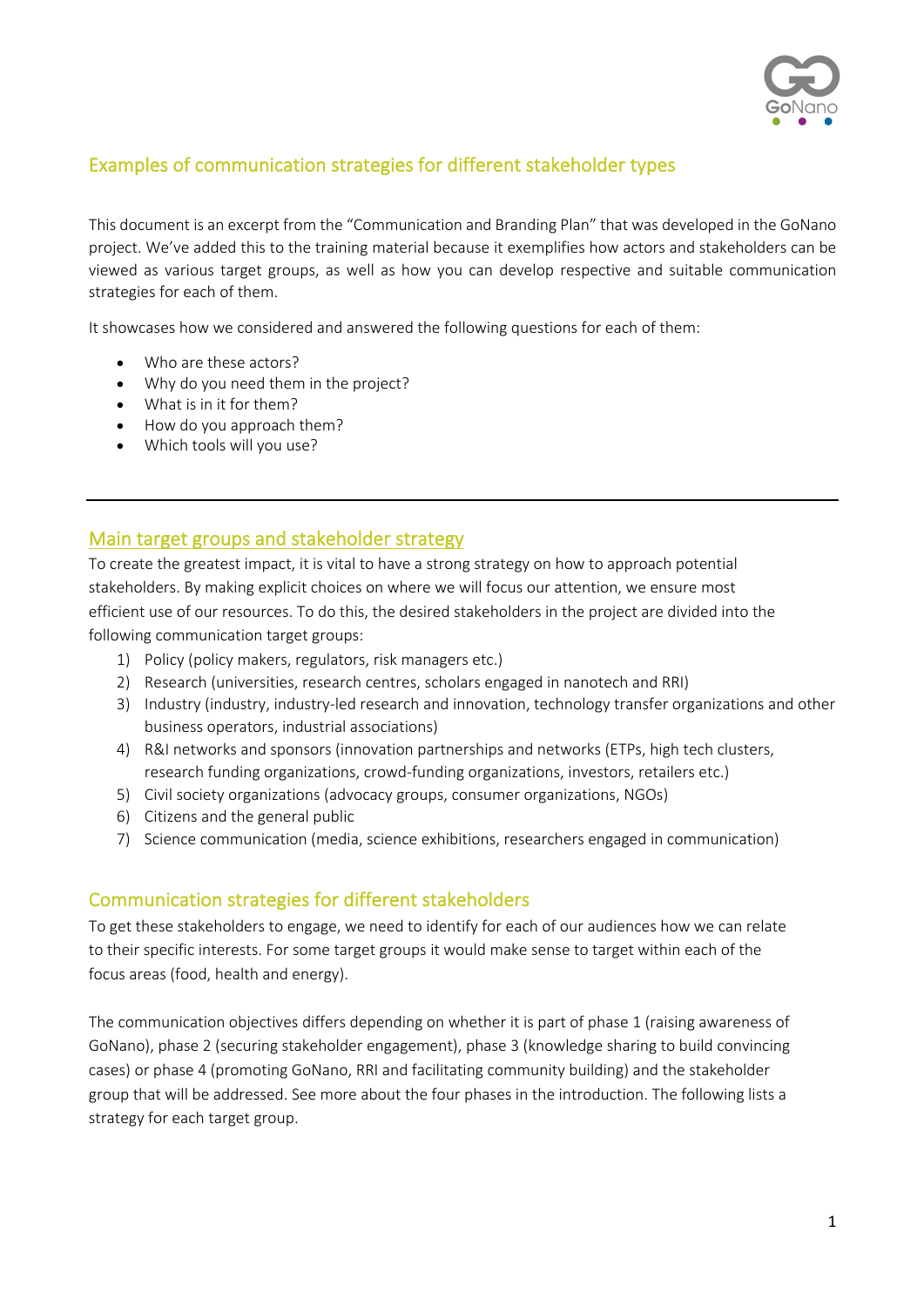

# **Policy**

## Who are these actors?

Regulators from the European Union (the commission, the parliament etc) Commission departments or advisory bodies (SwafS, Industrial Technologies Strategy Unit, Communication Unit, DG GROW, etc)

National politicians and regulators in the partner countries

Australian policy makers?

# Why do we need them in the project?

Policy makers and regulators should be involved and addressed in order to:

- Increase the impact of the GoNano project results on legislation, future policies and research policies.

- Inform the GoNano co-creation process and political representatives.

- Ensure that the outcomes of GoNano come in a form which makes up useful and efficient input in the political system.

Message: "co-creation ensures societal engagement in technological development"

## What is in it for them?

By getting involved in GoNano policymakers encourage holistic solutions where R&I actors , other professional stakeholders, CSOs and citizens work together to create novel suggestions for future nanotechnology products in the areas of 'food', 'health' and 'energy.

They will gain knowledge of the needs and concerns of the actors of society and of citizens which will enable them to address these and develop policies with broad support.

Their participation will ensure that GoNano outcomes are relevant to their current political agendas and focus. Furthermore it is a perfect possibility to develop their network within this field and get involved directly with citizens.

## How are we approaching them?

GoNano will develop policy recommendations and white papers based on the three pilot studies. These will be distributed to policy makers and policy institutions and disseminated on policy conferences and workshops.

Policy makers will be informed about the value of co-creation in nanotechnology R&I and about how they can support, develop and integrate co-creative processes and the development of infrastructure for such processes.

## Which tools are we using?

- ✓ Policy brief, outlining vision, method and outcomes
- ✓ Presentations at policy conferences
- ✓ Policy workshops
- ✓ Personal meetings

# Research

# Who are these actors?

Universities and research centres Research projects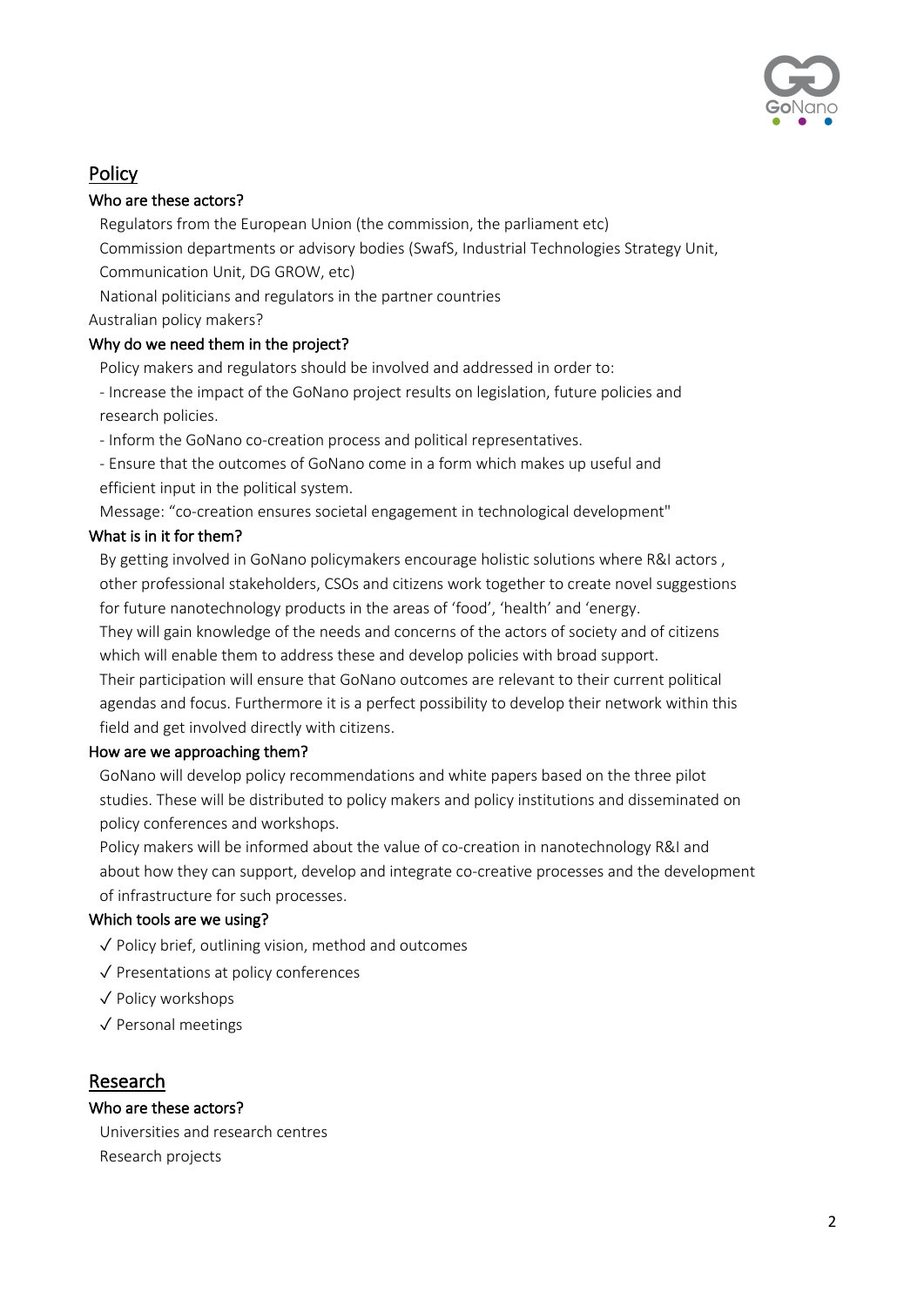

SSH researchers and practitioners

RRI-scholars, public engagement practitioners

Nanotechnology researchers at GoNano partner organisations (TC CAS, UT, RMIT, HIOA)

## Why do we need them in the project?

R&I actors working in nanotechnology development will be involved in the GoNano community in order to:

- Contribute with their scientific expertise and research area, especially in phase 2.

- Mediate the value of co-creation with citizens and stakeholders outside their field of research.

- Inspire and build capacity among R&I actors working in nanotechnology development on how to set up co-creation processes.

- Encourage them to promote RRI practices in research projects and -networks.

#### What is in it for them?

Participating researchers and research institutions get the possibility to join the GoNano community and network with industry, policy makers and the general public. The co-creation process will improve the impact of their research by adjusting their focus to societal needs and concerns. Finally, they will learn about co-creation processes - knowledge which they can use in their future research practice.

Message: "Participating in GoNano helps you to address your social responsibility, gives you a new perspective on your own work and provides new inroads to research"

### How are we approaching them?

Researchers will be invited to join the co-creation processes in the three pilot studies. Furthermore, the GoNano results and lessons learnt will be shared as a contribution to ongoing academic debates.

## Which tools are we using?

✓ Reach out via academic networks

- ✓ Conference sessions / booths
- ✓ Academic publication?
- ✓ ResearchGate section?

# **Industry**

#### Who are these actors?

Energy, food and health sector businesses using nanotechnology

Industry-led research and innovation

Technology transfer organizations

Companies outside nanoscience with interest in the potentials of the technology

Trade associations

Energy, food and health industrial associations

#### Why do we need them in the project?

The participation of industry dealing with nanotechnology in the project will contribute by:

- Sharing their perspectives and interests regarding nanotechnology.
- Contributing with their experience and knowledge about common practices, trends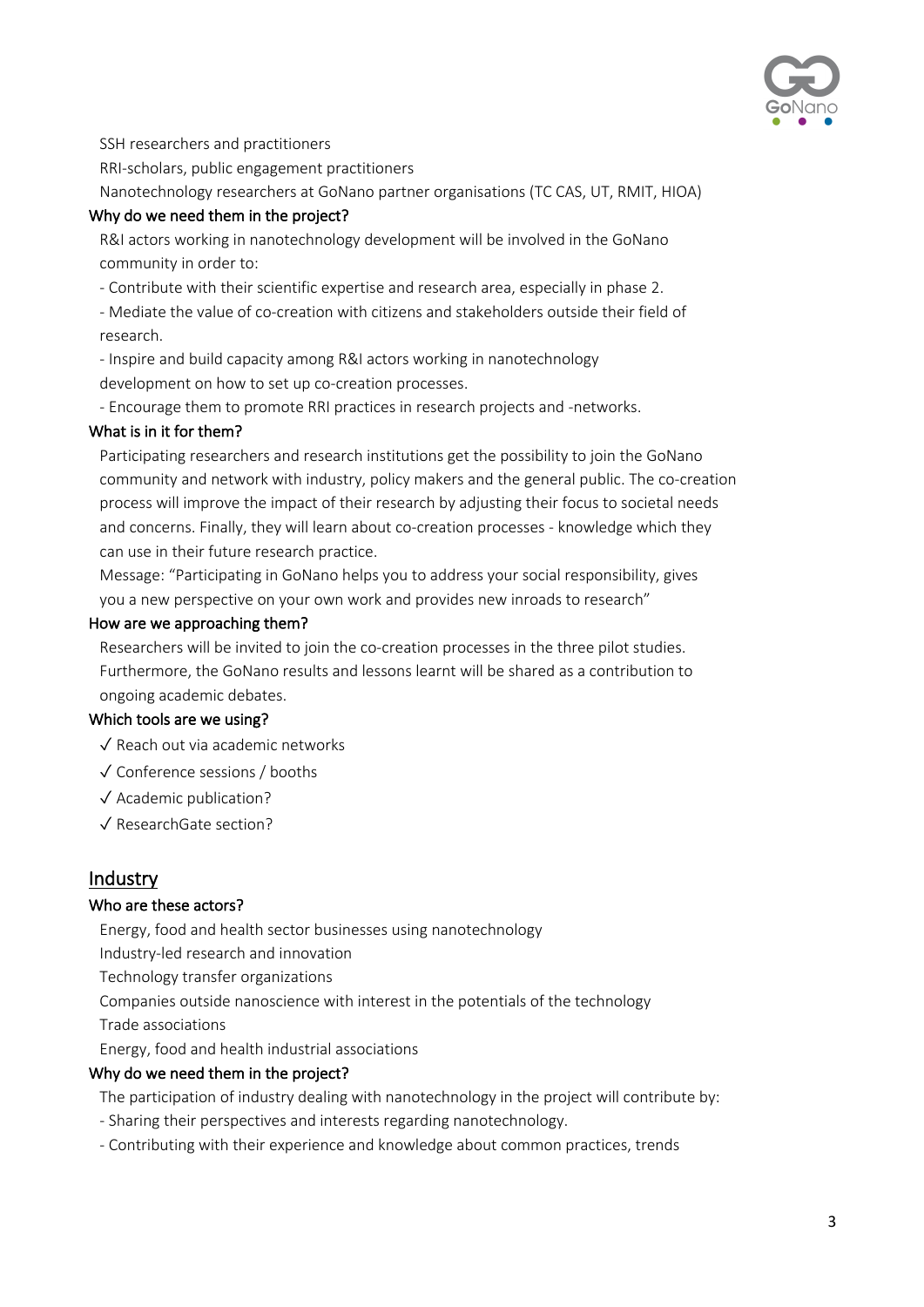

and expectations within production, development and marketing of nanoscience products.

- Ensuring that the resulting product suggestions are of potential interest to the industry to put into production.

- Increasing the confidence of companies to invest in nanotechnology and encourage further adoption of co-creation methods in research and innovation.

The participation of industry organizations will add to the value of GoNano by:

- Encouraging further adoption of co-creation methods in research and innovation.

- Contributing with their long term perspective and visions on behalf of their member industries.

- Mediating project outcomes to industry and hence increasing industrial alignment with societal needs and concerns

- Enhancing - through increased acquaintance among nanotech industry and sponsors with future needs and societal concerns - the possibilities of safe investments in future nanotechnology development

## What is in it for them?

Participating in the co-creation processes in the three pilot studies will provide industry actors with insights about the perspectives, needs and interests of citizens regarding nanotechnology - knowledge which will enable them better to adjust their innovation to market needs and navigate strategically in the field of potentially controversial technology. As the GoNano community will develop concrete product suggestions that align with societal needs, this will further provide them with very concrete ideas for their future innovation. Further, participation in GoNano is a chance to work closely with researchers and draw on their expertise. Finally, GoNano will enable industry to mediate their interests in the future development of nanotechnology to politicians and research networks. Message: "co-creation adds value to your research / innovations"

## How are we approaching them?

Through interviews, conferences, using the partner network.

## Which tools are we using?

- ✓ Commentaries in nanotech-journal?
- ✓ Industry briefs: one-pager summarising process and added value for companies
- ✓ Sessions at tech conferences
- ✓ Company / university presentation?

# R&I networks and sponsors

#### Who are these actors?

Innovation partnerships and networks (hereunder ETPs, high tech clusters) Research funding organizations Crowd-funding organizations Investors Retailers

#### Why do we need them in the project?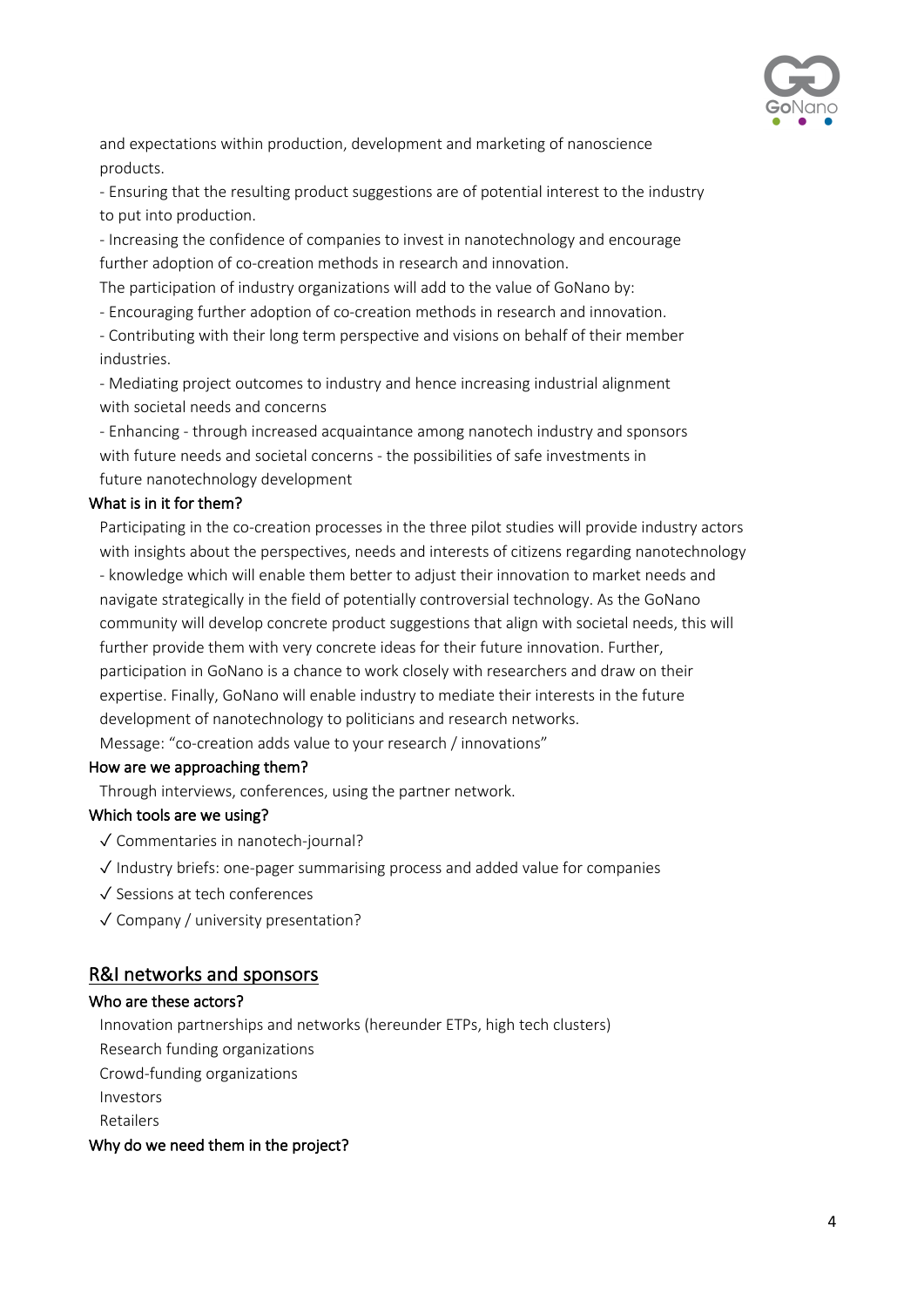

The participation of R&I networks will add to the value of GoNano by:

- Encouraging further adoption of co-creation methods in research and innovation.

- Contributing with their long term perspective and visions on behalf of their member R&I actors.

- Mediating project outcomes to R&I actors and sponsors and hence increasing nanotechnology R&I alignment with societal needs and concerns

- Enhancing - through increased acquaintance among nanotech industry and sponsors with future needs and societal concerns - the possibilities of safe investments in future nanotechnology R&I

## What is in it for them?

By getting involved in GoNano sponsors and R&I networks will get important input on areas to invest in - areas of future societal importance and areas with interested potential customers. Further, they will have the chance to pose questions they would like the events to address. R&I networks will be introduced to practices of co-creation, networks to co-create with and learn about the potential value of co-creation. And they will get concrete product suggestions to get inspired by. Finally, their participation will provide them with opportunities to mediate their interests and perspectives to policy makers.

Message: "co-creation adds value to your research / innovations"

### How are we approaching them?

Conferences, interviews, the GoNano partner network

Building personal relationships

## Which tools are we using?

- ✓ Commentary' in nanotech-journal?
- ✓ Industry briefs: one-pager summarising process and added value for companies
- ✓ Sessions at tech conferences
- ✓ Company / university presentation?

## Science communication actors

### Who are these actors?

Trade journals

- News papers, TV, radio
- Science communication media
- Horizon Magazine, CORDIS etc
- Science programmes / blogs
- Science exhibitions

Researchers engaged in societal debate and popular communication of science

## Why do we need them in the project?

Media and science communication actors should be addressed in order to:

- Promote the visibility of GoNano methods and outcomes throughout the project.
- Increase the confidence of companies to invest in nanotechnology R&I.
- Make science and technology relevant to the public.
- Ensure that the issues of interest and concern regarding nanofutures which are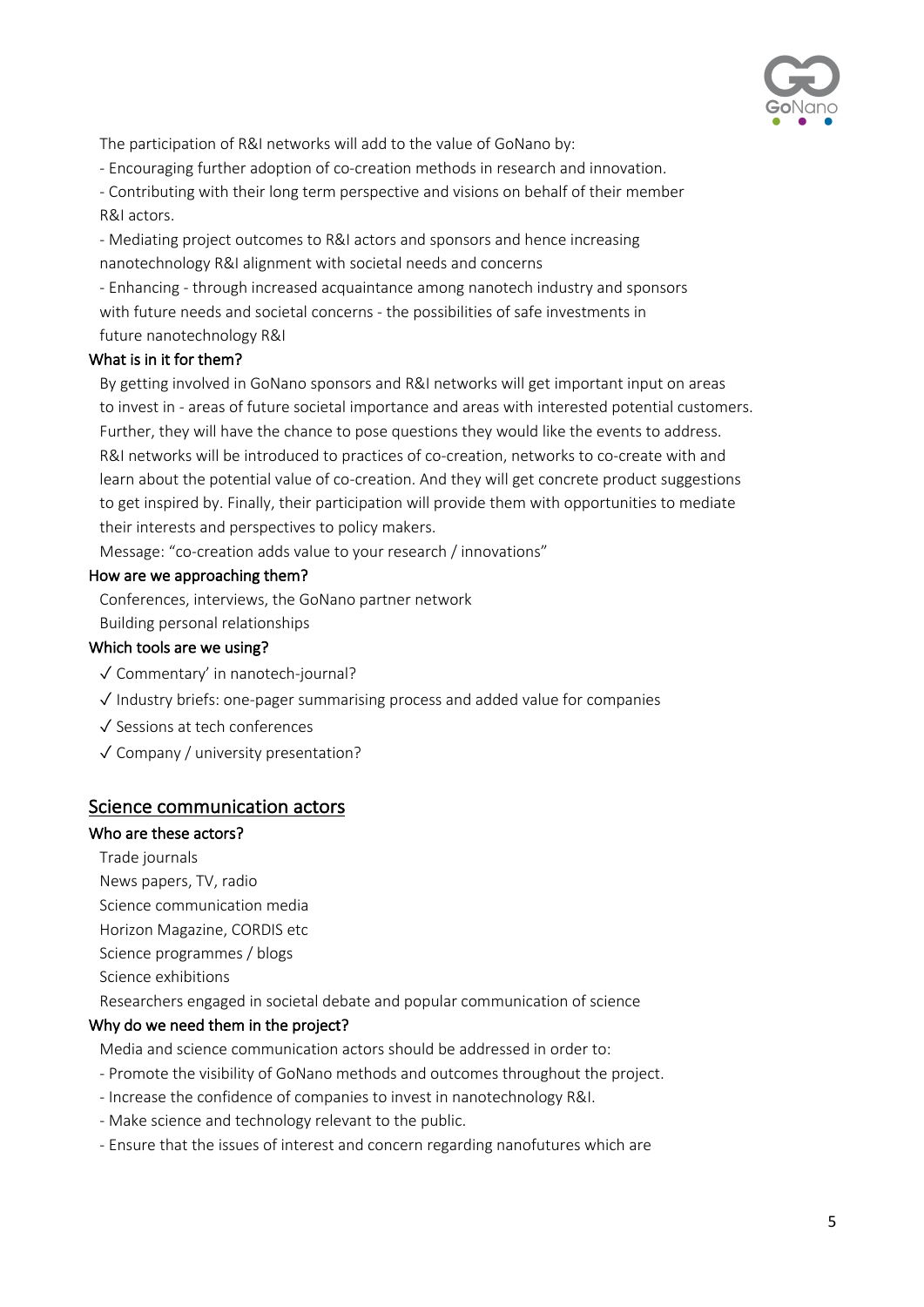

identified during the project are subjected to public debate.

### What is in it for them?

GoNano provides stories about nanotechnology which are interesting, accessible and engaging for non-expert readers. GoNano is an opportunity for science communication companies and platforms increase public understanding and interest in the important field of Science and Technology.

Message : "co-creation aligns research and innovation better to social needs and values"

### How are we approaching them?

A conference open to EU-policy makers, nanotechnology and RRI practitioners as the wider public will move the accumulated results of GoNano centre-stage in the professional debate.

### Which tools are we using?

- ✓ Press release (and follow-up with personal contacts)
- ✓ Brief overview of process and outcomes available on the project website
- ✓ Demonstrators / testimonials online
- ✓ Social media

# Civil Society Organizations and Networks

### Who are these actors?

NGO's Civil Society Organisations (CSO's) (CIEL) Consumer organisations

Advocacy groups

## Why do we need them in the project?

The participation of NGO's and consumer organisations will:

- Contribute with a broader understanding of public needs and concerns about nanotechnology research and innovation.

- Make it easier to reach the general public and get them involved in the project.
- Inspire and build the capacity and network of these organisations to promote and engage in co-creative R&I processes and promote public participation in research and innovation.

#### What is in it for them?

GoNano opens up possibilities to bring societal concerns into nanotechnological development. Further, it is a chance for them to learn about co-creation and RRI and get equipped to engage in and promote future processes.

Message : "Co-creation is an effective means to direct research and innovation towards public interests and concerns"

## How are we approaching them?

website Social media Personal relationships

#### Which tools are we using?

✓ Reach out via personal networks